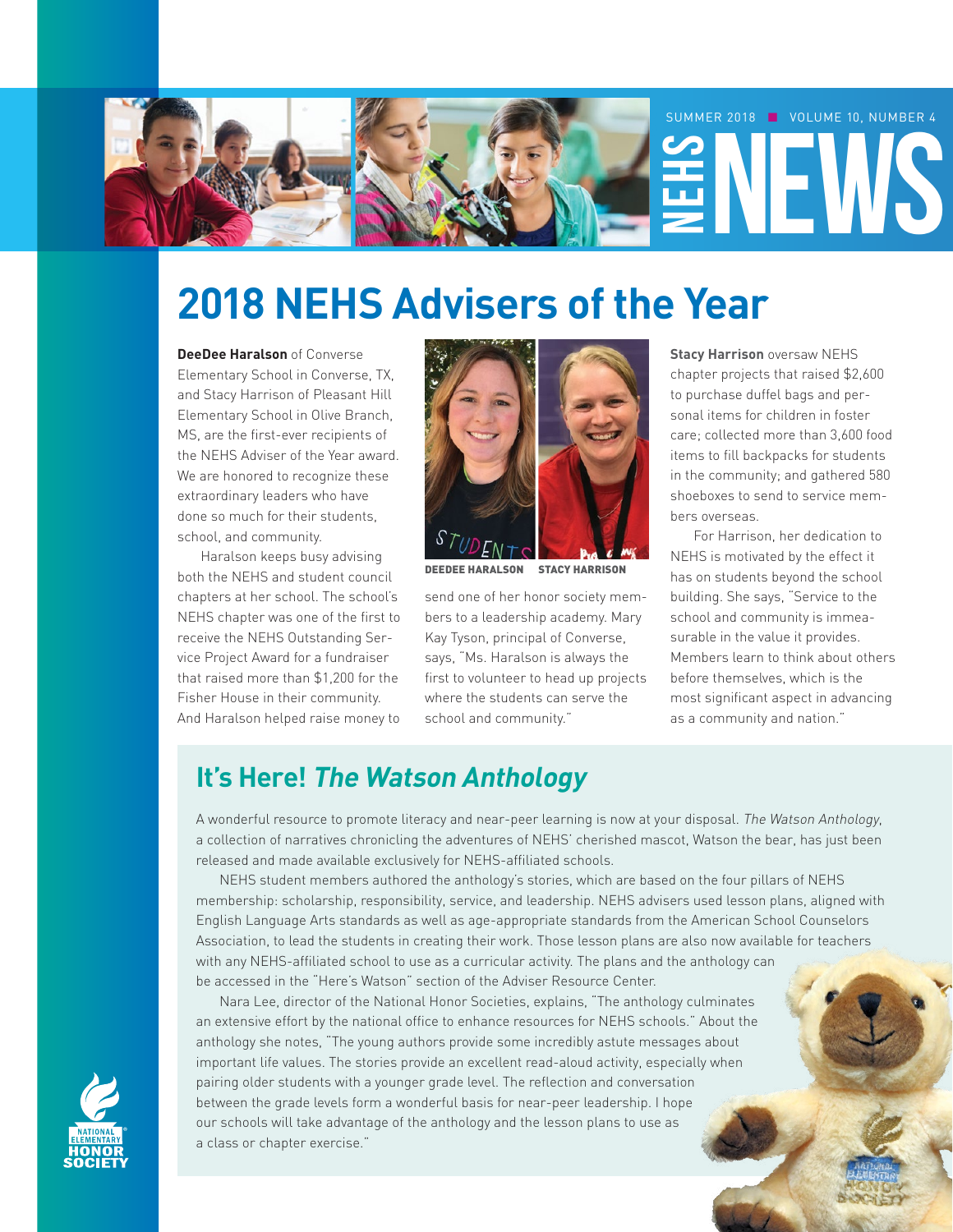

# **NEWS**<br> **NEWS**<br> **NEWS**<br> **NEWS**<br> **NEWS**<br> **NEWS**<br> **NEWS**<br> **NEWS**<br> **EXERCISE TO THE ADVISION TO THE ADVISOR TOWARD IN THE ADVISOR TOWARD INTERFERING A SUPPORT OF THE ADVISOR TOWARD AND THE ADVISOR TOWARD IN THE ADVISOR TOWARD** ADVISER FAQS

# **change advisers for my chapter?**

A: If you are transitioning out of the adviser role, please notify the national office so that your chapter's information is up to date in our database. This will help to ensure a smooth transition for the next adviser. The new adviser's information can be included on the annual Chapter Renewal Invoice, or submitted via the Adviser Change Form on the NEHS website. If a new adviser hasn't been selected yet, please share this information with your school principal.

#### **Q: Can you provide suggestions for closing out the end of the NEHS chapter year?**

**A:** Yes. There are several steps to take to prepare for the conclusion of the school year:

- Start or check your spreadsheet of NEHS supplies. Make note of any items that need to be ordered at the start of the year. Consider setting automated reminders in your email.
- Double-check and update your membership roster. Do you have any members transferring to other schools? If so, be sure to draft emails or letters to the NEHS adviser at their new school to help the member transition easily.
- Meet with your chapter officers to discuss the past year and set goals for next year. Have a transition plan in place after the election of new chapter officers. Consider a retreat or lunch with both current and new officers.
- Send an end-of-year summary or report to the parents of your NEHS members highlighting the chapter's accomplishments for the year, and any plans for the upcoming year.

**WATSON FOUND AGAIN**

In February, Watson visited Austin Parkway Elementary in Sugar Land, TX, at the invitation of NEHS adviser Amanda Curry. Watson participated in Austin Parkway's very first induction ceremony. During the ceremony, he served as a mascot and celebrated the induction of the new members with all of the students, administrators, teachers, and parents.

Watson had a wonderful time with the new chapter and would love to meet your students, too. In past visits to NEHS chapters across the country, he's engaged in activities like packing

boxes of food for a Thanksgiving drive and assisting at a blood donation drive. Ask him to come for a visit by emailing nehs@nehs.org, and please include the following information:

- school name and address
- Event (service project, induction, etc.)
- Dates (provide alternatives in case Watson isn't available)

Chapters are asked to provide a written summary and photos of the visit within 15 days of the visit's conclusion. Watson's travels are highlighted in NEHS publications.

Watson at Austin Parkway Elementary

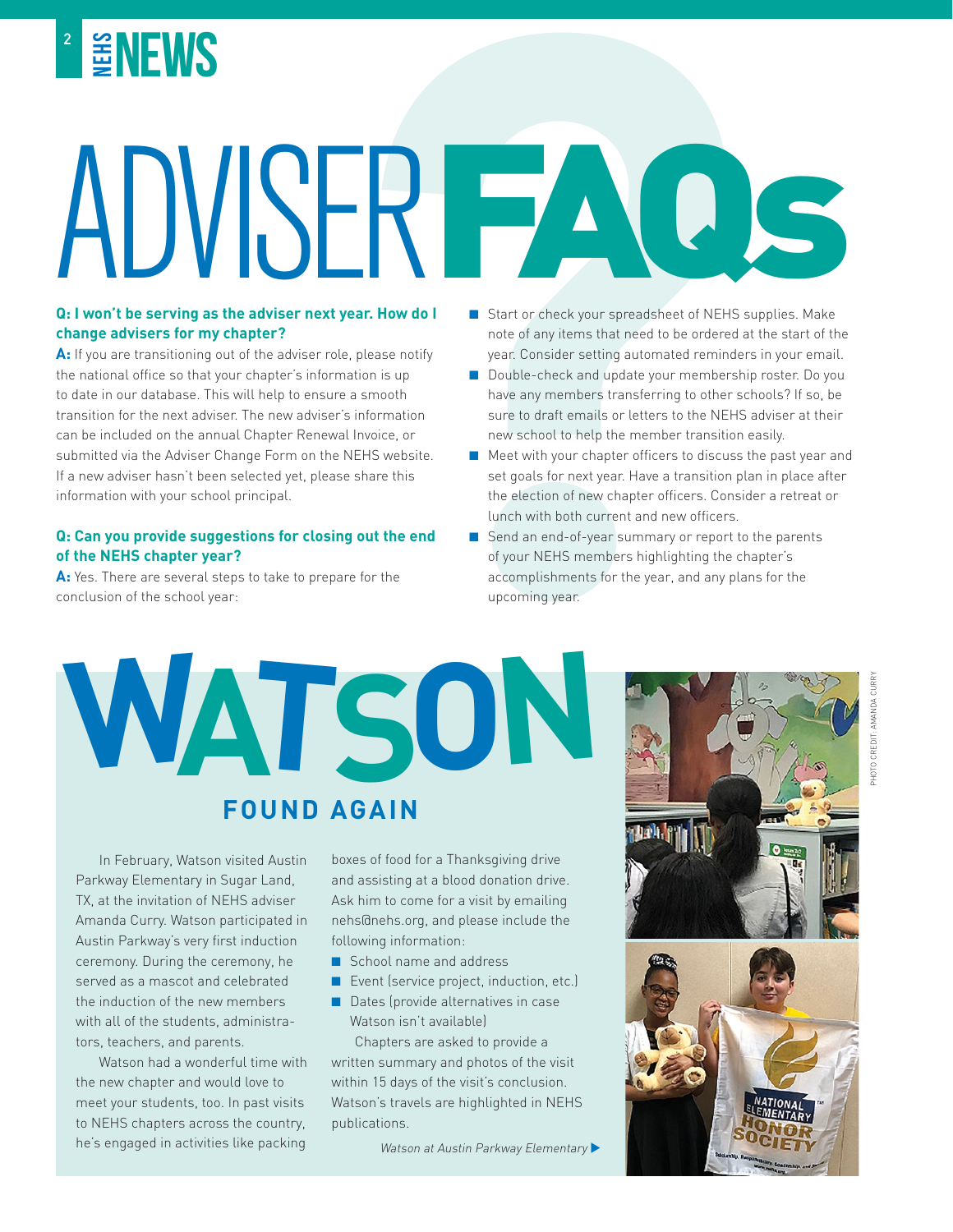

# **2018 OUTSTANDING SERVICE PROJECT AWARD RECIPIENTS**

In the spring issue of this newsletter we highlighted three of the five recipients of the first-ever NEHS Outstanding Service Project Awards. Here are the two remaining projects. You can find the full list of recipients and descriptions of all five projects on the NEHS website.





#### **VETERANS DAY SALUTE**

In Converse, TX, Converse Elementary School's NEHS members spent countless hours preparing a celebration for local veterans for Veterans Day. They arranged guest speakers from the local American Legion and invited the district's superintendent and esteemed school board members, who were able to be in attendance for the ceremony. Veterans were welcomed on campus by chapter members and recognized in a schoolwide assembly with banners from all grade levels and certificates of appreciation. Each veteran was invited to attend a continental breakfast with their children.



**Don't forget to get more project ideas (or share your own) at the National Student Project Database, nehs.org/projects.**

#### **HURRICANE MARIA SUPPLY DRIVE**

Oldsmar, FL, was lucky to escape the harm of hurricanes Irma and Maria, but the Oldsmar Elementary School NEHS chapter saw the destruction in communities that were in the direct path of these storms. The chapter's incoming group of fifth-grade students decided that they would like to help the victims in Puerto Rico, who they felt needed the most help. They created a toiletry drive at school and worked with district personnel to get the collected supplies flown to Puerto Rico. In a school of 575 students, 2,869 items were gathered and sent to those dealing with the storms' aftermath.





NEHS is a program of the National Association of Secondary School Principals in partnership with the NAESP (National Association of Elementary School Principals) Foundation.

#### **NASSP**

Daniel P. Kelley, President JoAnn D. Bartoletti, Executive Director Beverly Hutton, EdD, Deputy Executive Director of Programs and Services Dennis Sadler, Deputy Executive Director of Operations Nara Lee, Director of National Honor Societies Todd Laudino, Senior Manager, Honor Societies, Virtual Programs

Elancia Felder, Manager of Honor Society Policies and Procedures www.nassp.org

#### **NAESP**

Brian K. Partin, President Earl Franks, Executive Director

Ernie Mannino, Deputy Executive Director and CEO, NAESP Foundation Kara Boyer, NEHS liaison

#### www.naesp.org

NEHS News is the official newsletter of the National Elementary Honor Society, published four times a year in fall, winter, spring, and summer by the National Association of Secondary School Principals (NASSP), 1904 Association Drive, Reston, VA 20191-1537. Telephone: 703-860-0200. Website: www.nehs.org. © Copyright 2018 NASSP.



#### **Fax:** 703-476-5432

Contact Us

1904 Association Drive Reston, VA 20191-1537

866-599-6347 (toll free) or 703-860-0200, option 5

**Mail:** NEHS

**Phone:**

**Email:** nehs@nehs.org

**Online:** www.nehs.org/contact